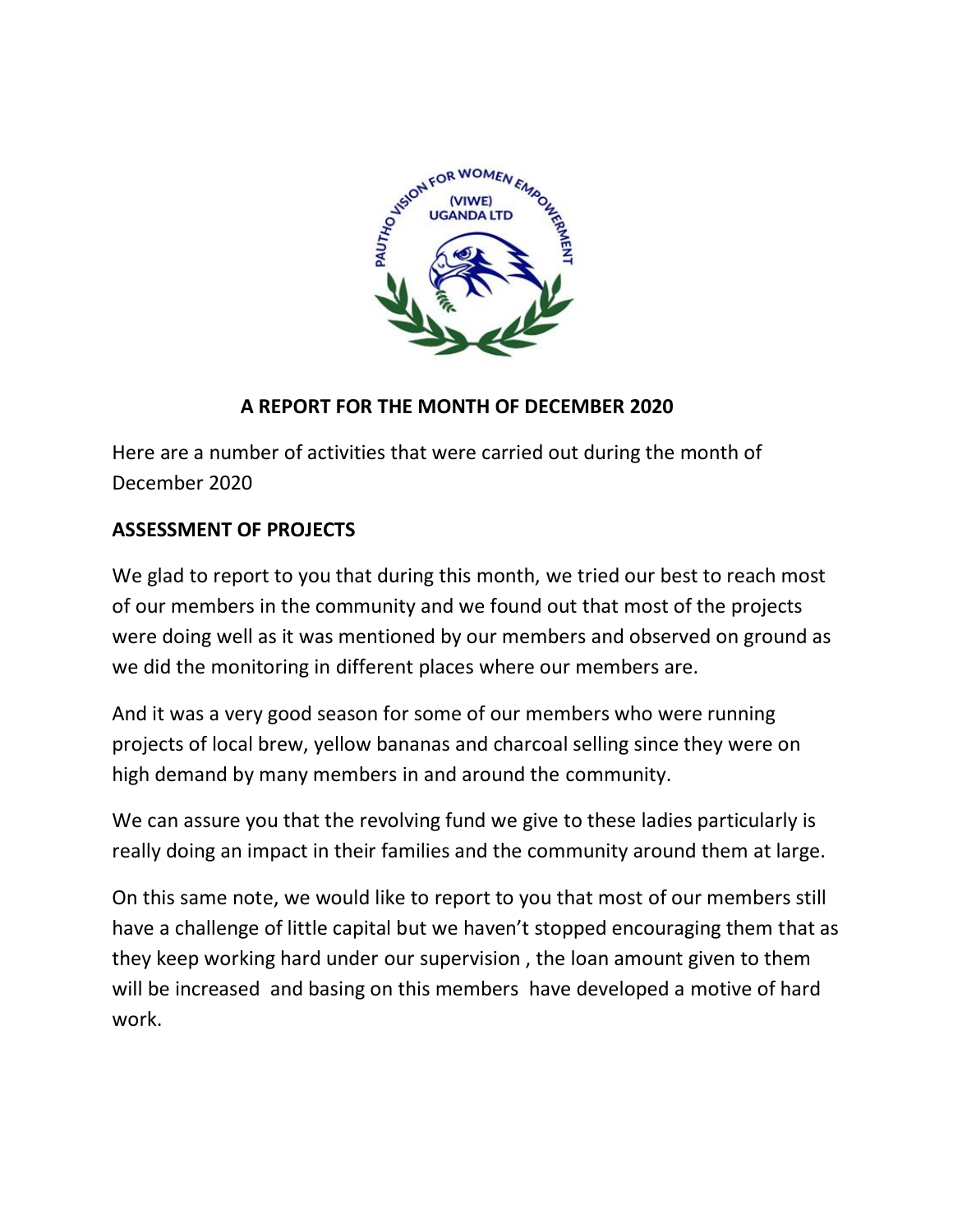# **LOAN RECOVERIES**

Most of our members have kept the candle burning more especially the newly formed groups. They are really impressing us compared to KWAYA but this does not stop us from reminding them. Though different members have different challenges amidst them, we try to understand but still encourage them to clear their loans so that they can get more money in form of loans to boast their projects.

### **LOAN DISBURSMENT**

During this month, there are a few groups who had cleared their previous loans and were in position to get new loans from the organization to help them to boast their projects. Some of the staff members too got loans and they are really happy for this.

#### **MEETINGS**

We would like to report that we had end of year meeting as the organization and it was held at KWA MOYO, where most of the members attended in person at 90% since they were going to share their savings which they saved throughout the year.

We also thanked the members and encouraged them to keep up the spirit of saving since this is their own money and if given to you once after saving can be used to start something or boast your business.

We still reminded them to form small groups of (5-10) members and register them at the sub-county level for purposes of transparency and easy monitoring of the projects by the group leaders.

Some members didn't agree with the idea of forming small groups claiming that for them they were given the money by Thomas and they are not ready to form groups just because they are lazy and want to hide in individual loans and keep dodging to pay but to us as an organization we stood on our word and encourage them to register their groups because we see it important since we are not finding many challenges with new groups formed and registered that's why we